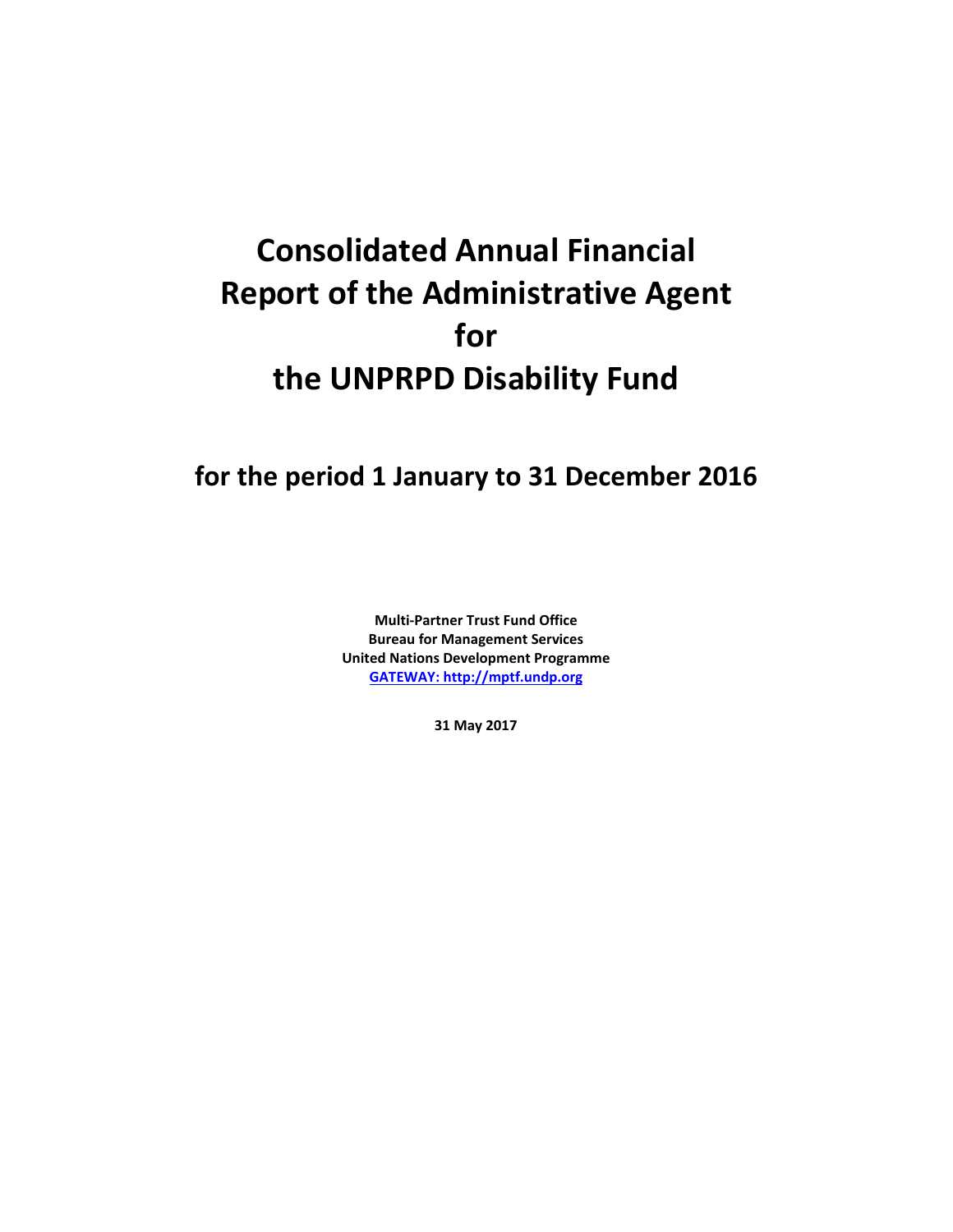#### UNPRPD DISABILITY FUND CONSOLIDATED ANNUAL FINANCIAL REPORT **2016**

#### **PARTICIPATING ORGANIZATIONS CONTRIBUTORS**



International Labour Organization

Office of the UN High

Commission





**UNDESA** 













Pan American Health Organization

UN Department of Economic and Social Affairs

United Nations Development Programme

United Nations Educational, Science and Cultural Organization

United Nations Population Fund



World Health Organization



AUSTRALIA





CYPRUS



FINLAND



ISRAEL



MEXICO



NORWAY



SPAIN



SWEDEN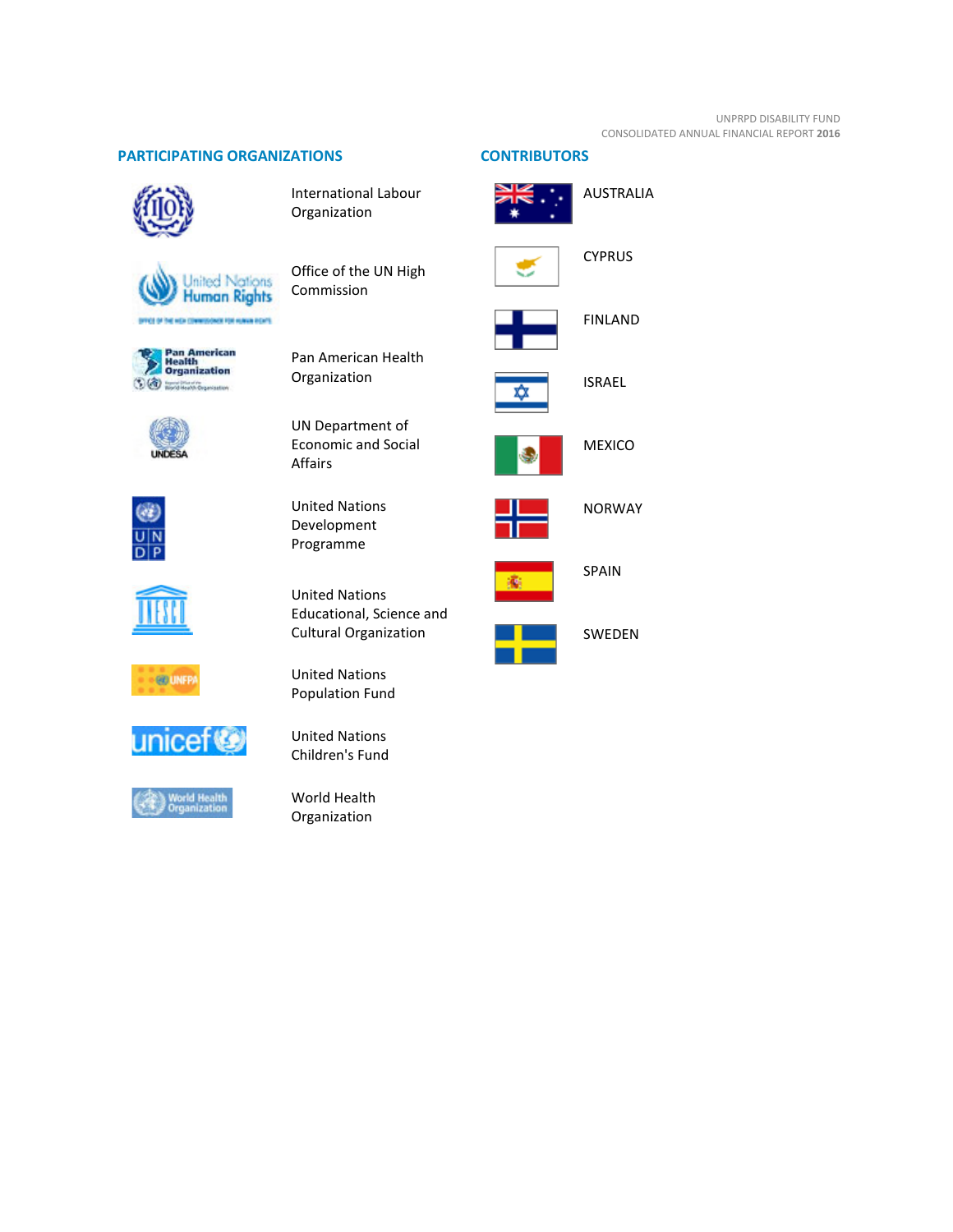Amount approved by the Steering Committee for a project/programme.

#### **Approved Project/Programme**

A project/programme including budget, etc., that is approved by the Steering Committee for fund allocation purposes.

#### **Contributor Commitment**

Amount(s) committed by a donor to a Fund in a signed Standard Administrative Arrangement with the UNDP Multi-Partner Trust Fund Office (MPTF Office), in its capacity as the Administrative Agent. A commitment may be paid or pending payment.

#### **Contributor Deposit**

Cash deposit received by the MPTF Office for the Fund from a contributor in accordance with a signed Standard Administrative Arrangement.

#### **Delivery Rate**

The percentage of funds that have been utilized, calculated by comparing expenditures reported by a Participating Organization against the 'net funded amount'.

#### **Indirect Support Costs**

A general cost that cannot be directly related to any particular programme or activity of the Participating Organizations. UNDG policy establishes a fixed indirect cost rate of 7% of programmable costs.

#### **Net Funded Amount**

Amount transferred to a Participating Organization less any refunds transferred back to the MPTF Office by a Participating Organization.

#### **Participating Organization**

A UN Organization or other inter-governmental Organization that is an implementing partner in a Fund, as represented by signing a Memorandum of Understanding (MOU) with the MPTF Office for a particular Fund.

#### **Project Expenditure**

The sum of expenses and/or expenditure reported by all Participating Organizations for a Fund irrespective of which basis of accounting each Participating Organization follows for donor reporting.

#### **Project Financial Closure**

A project or programme is considered financially closed when all financial obligations of an operationally completed project or programme have been settled, and no further financial charges may be incurred.

#### **Project Operational Closure**

A project or programme is considered operationally closed when all programmatic activities for which Participating Organization(s) received funding have been completed.

#### **Project Start Date**

Date of transfer of first instalment from the MPTF Office to the Participating Organization.

#### **Total Approved Budget**

This represents the cumulative amount of allocations approved by the Steering Committee.

#### **US Dollar Amount**

The financial data in the report is recorded in US Dollars and due to rounding off of numbers, the totals may not add up.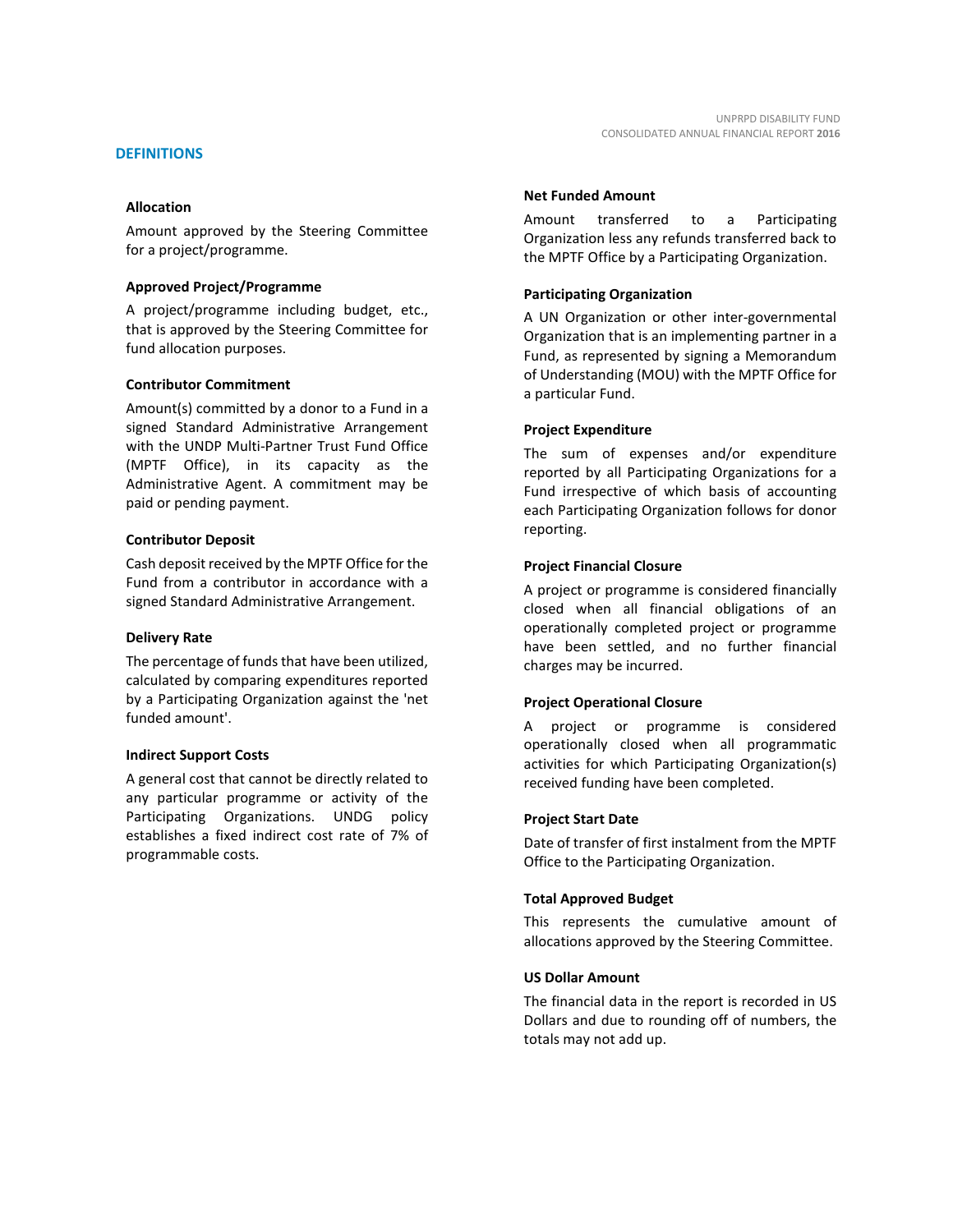#### UNPRPD DISABILITY FUND CONSOLIDATED ANNUAL FINANCIAL REPORT 2016

#### **TABLE OF CONTENTS**

| Introduction 1 1 |  |
|------------------|--|
|                  |  |
|                  |  |
|                  |  |
|                  |  |
|                  |  |
|                  |  |
|                  |  |
|                  |  |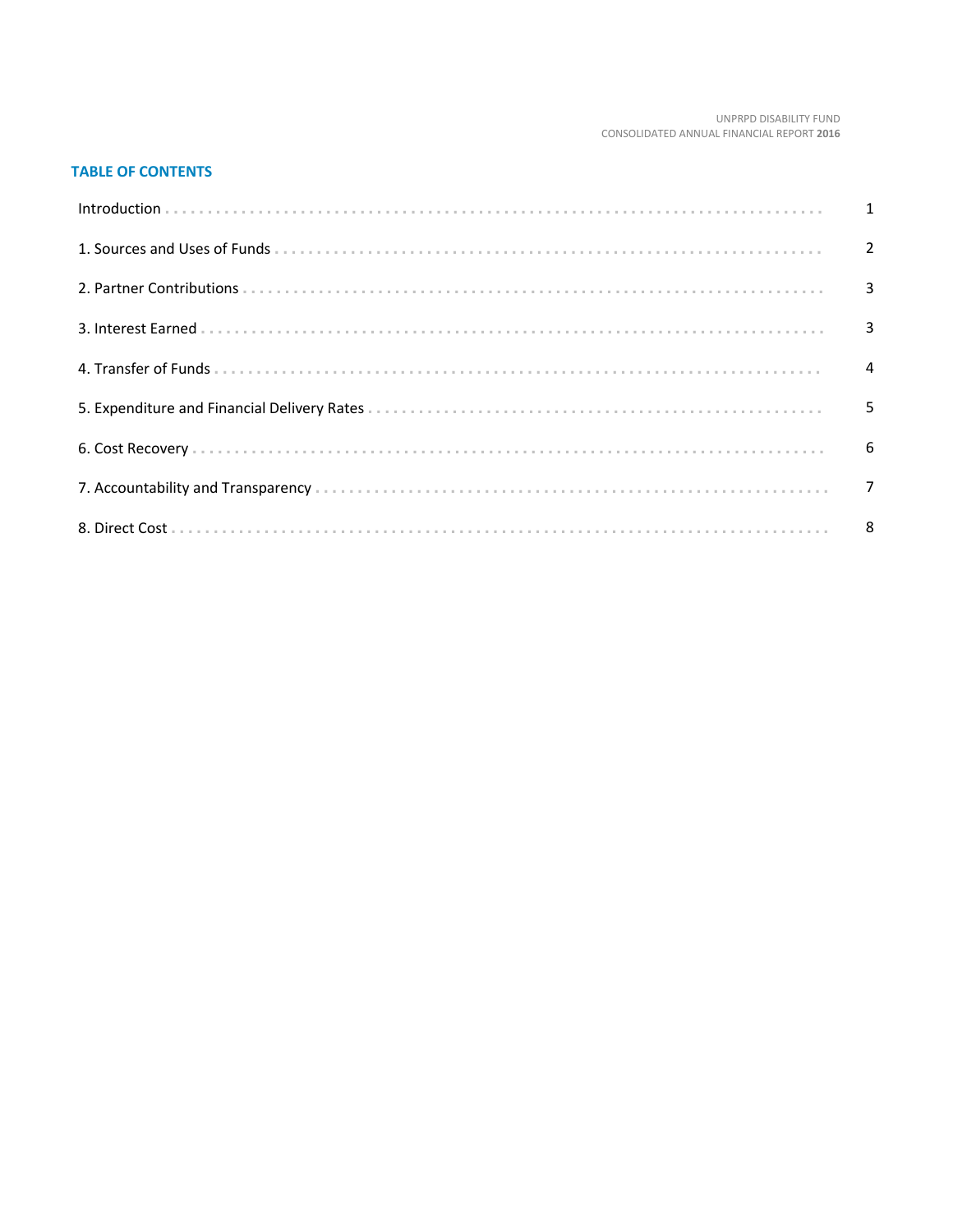#### **INTRODUCTION**

This Consolidated Annual Financial Report of the **UNPRPD Disability Fund** is prepared by the United Nations Development Programme (UNDP) Multi-Partner Trust Fund Office (MPTF Office) in fulfillment of its obligations as Administrative Agent, as per the terms of Reference (TOR), the Memorandum of Understanding (MOU) signed between the UNDP MPTF Office and the Participating Organizations, and the Standard Administrative Arrangement (SAA) signed with contributors.

The MPTF Office, as Administrative Agent, is responsible for concluding an MOU with Participating Organizations and SAAs with contributors. It receives, administers and

manages contributions, and disburses these funds to the Participating Organizations. The Administrative Agent prepares and submits annual consolidated financial reports, as well as regular financial statements, for transmission to contributors.

This consolidated financial report covers the period 1 January to 31 December **2016** and provides financial data on progress made in the implementation of projects of the **UNPRPD Disability Fund**. It is posted on the MPTF Office GATEWAY [\(http://mptf.undp.org/factsheet/fund/RPD00\)](http://mptf.undp.org/factsheet/fund/RPD00).

The financial data in the report is recorded in US Dollars and due to rounding off of numbers, the totals may not add up.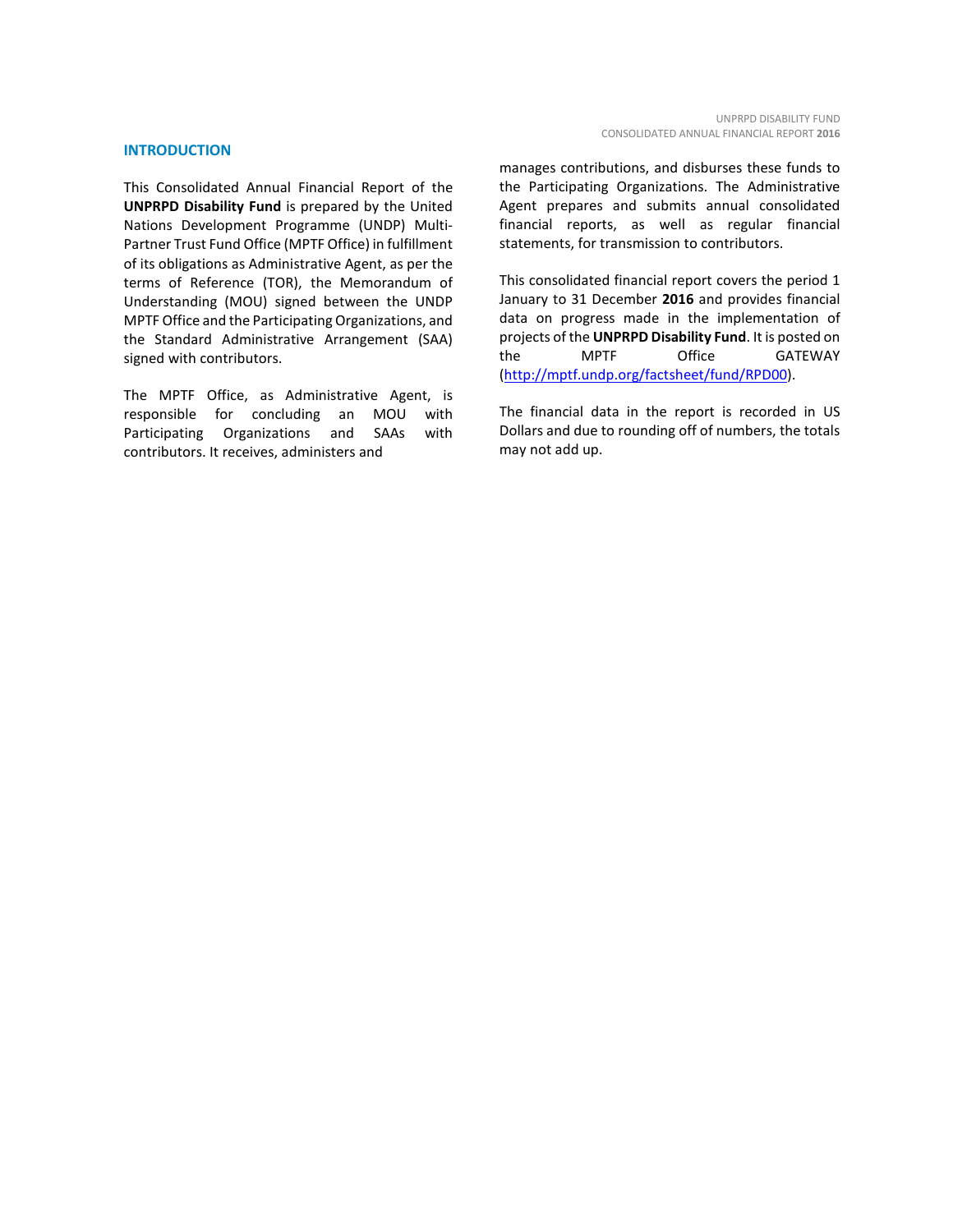#### **2016 FINANCIAL PERFORMANCE**

This chapter presents financial data and analysis of the **UNPRPD Disability Fund** using the pass-through funding modality as of 31 December **2016**. Financial information for this Fund is also available on the MPTF Office GATEWAY, at the following address: [http://mptf.undp.org/factsheet/fund/RPD00.](http://mptf.undp.org/factsheet/fund/RPD00) 

#### **1. SOURCES AND USES OF FUNDS**

As of 31 December **2016**, 9 contributors deposited US\$ **17,439,533** in contributions and US\$ **93,287** was earned in interest.

The cumulative source of funds was US\$ **17,532,820**.

Of this amount, US\$ **8,988,760** has been net funded to **9** Participating Organizations, of which US\$ **7,359,483** has been reported as expenditure. The Administrative Agent fee has been charged at the approved rate of 1% on deposits and amounts to US\$ **174,395**. Table 1 provides an overview of the overall sources, uses, and balance of the **UNPRPD Disability Fund** as of 31 December 2016.

#### **Table 1. Financial Overview, as of 31 December 2016 (in US Dollars)**

|                                                           | Annual 2015 | Annual 2016 | <b>Cumulative</b> |
|-----------------------------------------------------------|-------------|-------------|-------------------|
| <b>Sources of Funds</b>                                   |             |             |                   |
| Contributions from donors                                 | 5,400,953   | 2,712,280   | 17,439,533        |
| Fund Earned Interest and Investment Income                | 23,562      | 45,928      | 92,230            |
| Interest Income received from Participating Organizations | 171         | 887         | 1,058             |
| Refunds by Administrative Agent to Contributors           |             |             |                   |
| Fund balance transferred to another MDTF                  |             |             |                   |
| Other Income                                              |             |             |                   |
| <b>Total: Sources of Funds</b>                            | 5,424,685   | 2,759,095   | 17,532,820        |
| <b>Use of Funds</b>                                       |             |             |                   |
| <b>Transfers to Participating Organizations</b>           | 1,042,076   | 798,151     | 9,088,370         |
| Refunds received from Participating Organizations         | (840)       | (53,063)    | (99, 610)         |
| <b>Net Funded Amount</b>                                  | 1,041,236   | 745,088     | 8,988,760         |
| <b>Administrative Agent Fees</b>                          | 44,591      | 36,541      | 174,395           |
| Direct Costs: (Steering Committee, Secretariatetc.)       | 573,611     | 136,368     | 1,193,924         |
| <b>Bank Charges</b>                                       | 201         | 304         | 882               |
| <b>Other Expenditures</b>                                 | 9,419       | (9, 419)    |                   |
| <b>Total: Uses of Funds</b>                               | 1,669,058   | 908,884     | 10,357,961        |
| Change in Fund cash balance with Administrative Agent     | 3,755,627   | 1,850,211   | 7,174,859         |
| Opening Fund balance (1 January)                          | 1,569,020   | 5,324,648   |                   |
| <b>Closing Fund balance (31 December)</b>                 | 5,324,648   | 7,174,859   | 7,174,859         |
| Net Funded Amount                                         | 1,041,236   | 745,088     | 8,988,760         |
| Participating Organizations' Expenditure                  | 2,575,022   | 1,988,098   | 7,359,483         |
| <b>Balance of Funds with Participating Organizations</b>  |             |             | 1,629,277         |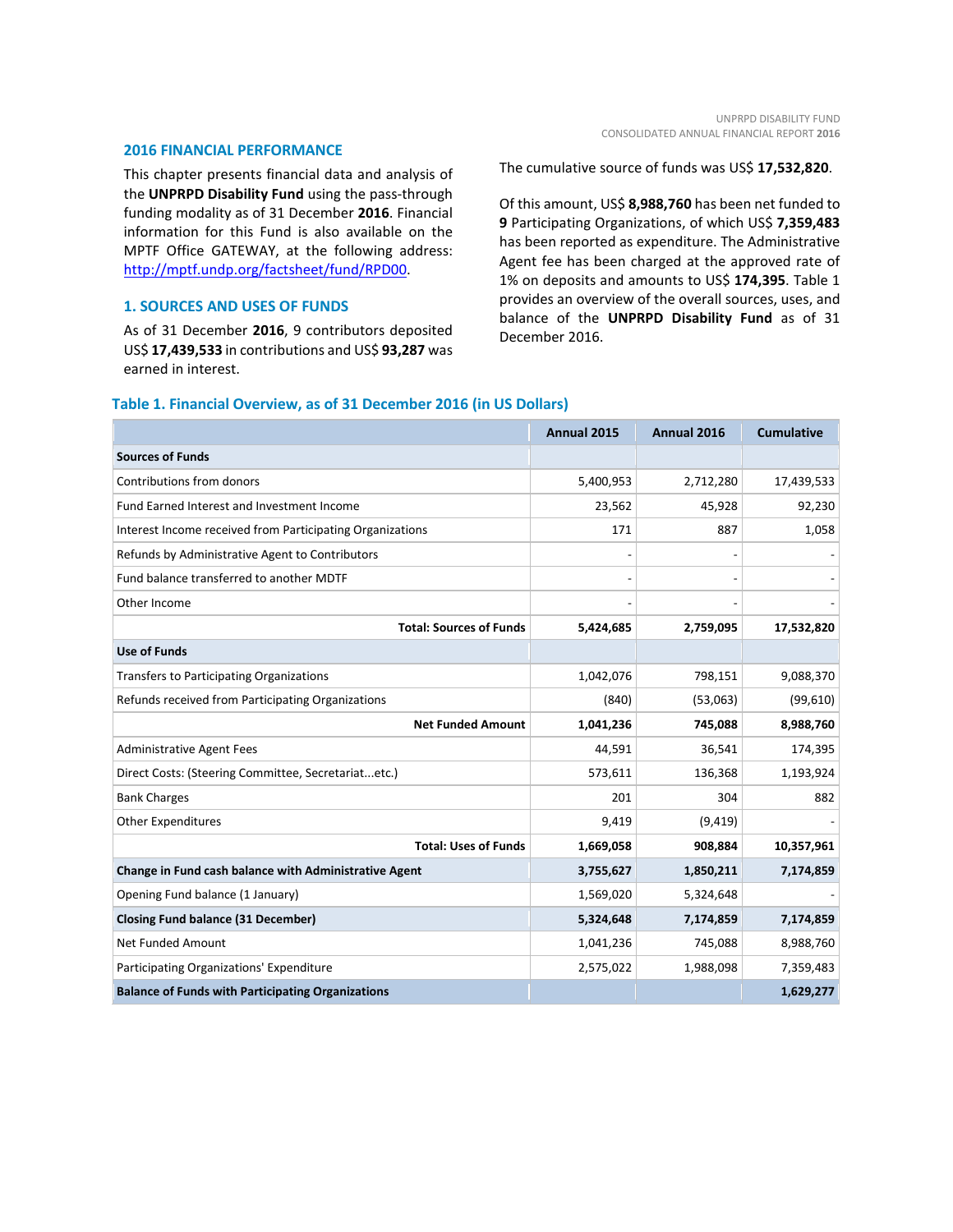#### **2. PARTNER CONTRIBUTIONS**

Table 2 provides information on cumulative contributions received from all contributors to this Fund as of 31 December **2016**.

The **UNPRPD Disability Fund** is currently being financed by **9** contributors, as listed in the table below.

The table below includes commitments made up to 31 December **2016** through signed Standard Administrative Agreements, and deposits made through **2016**. It does not include commitments that were made to the fund beyond **2016**.

#### **Table 2. Contributors' Commitments and Deposits, as of 31 December 2016 (in US Dollars)**

| <b>Contributors</b>                             | <b>Total</b><br><b>Commitments</b> | <b>Prior Years</b><br>as of 31-Dec-2015<br><b>Deposits</b> | <b>Current Year</b><br><b>Jan-Dec-2016</b><br><b>Deposits</b> | <b>Total</b><br><b>Deposits</b> |
|-------------------------------------------------|------------------------------------|------------------------------------------------------------|---------------------------------------------------------------|---------------------------------|
| <b>AUSTRALIA</b>                                | 2,382,170                          | 1,516,730                                                  | 865,440                                                       | 2,382,170                       |
| Australian Agency for International Development | 4,182,600                          | 4,182,600                                                  |                                                               | 4,182,600                       |
| <b>CYPRUS</b>                                   | 5,160                              | 5,160                                                      |                                                               | 5,160                           |
| <b>FINLAND</b>                                  | 8,968,229                          | 7,310,579                                                  | 1,657,650                                                     | 8,968,229                       |
| <b>ISRAEL</b>                                   | 35,000                             | 35,000                                                     |                                                               | 35,000                          |
| <b>MEXICO</b>                                   | 60,000                             | 50,000                                                     | 10,000                                                        | 60,000                          |
| <b>NORWAY</b>                                   | 1,034,546                          | 855,356                                                    | 179,190                                                       | 1,034,546                       |
| <b>SPAIN</b>                                    | 12,378                             | 12,378                                                     |                                                               | 12,378                          |
| SWEDEN                                          | 759,450                            | 759,450                                                    |                                                               | 759,450                         |
| <b>Grand Total</b>                              | 17,439,533                         | 14,727,253                                                 | 2,712,280                                                     | 17,439,533                      |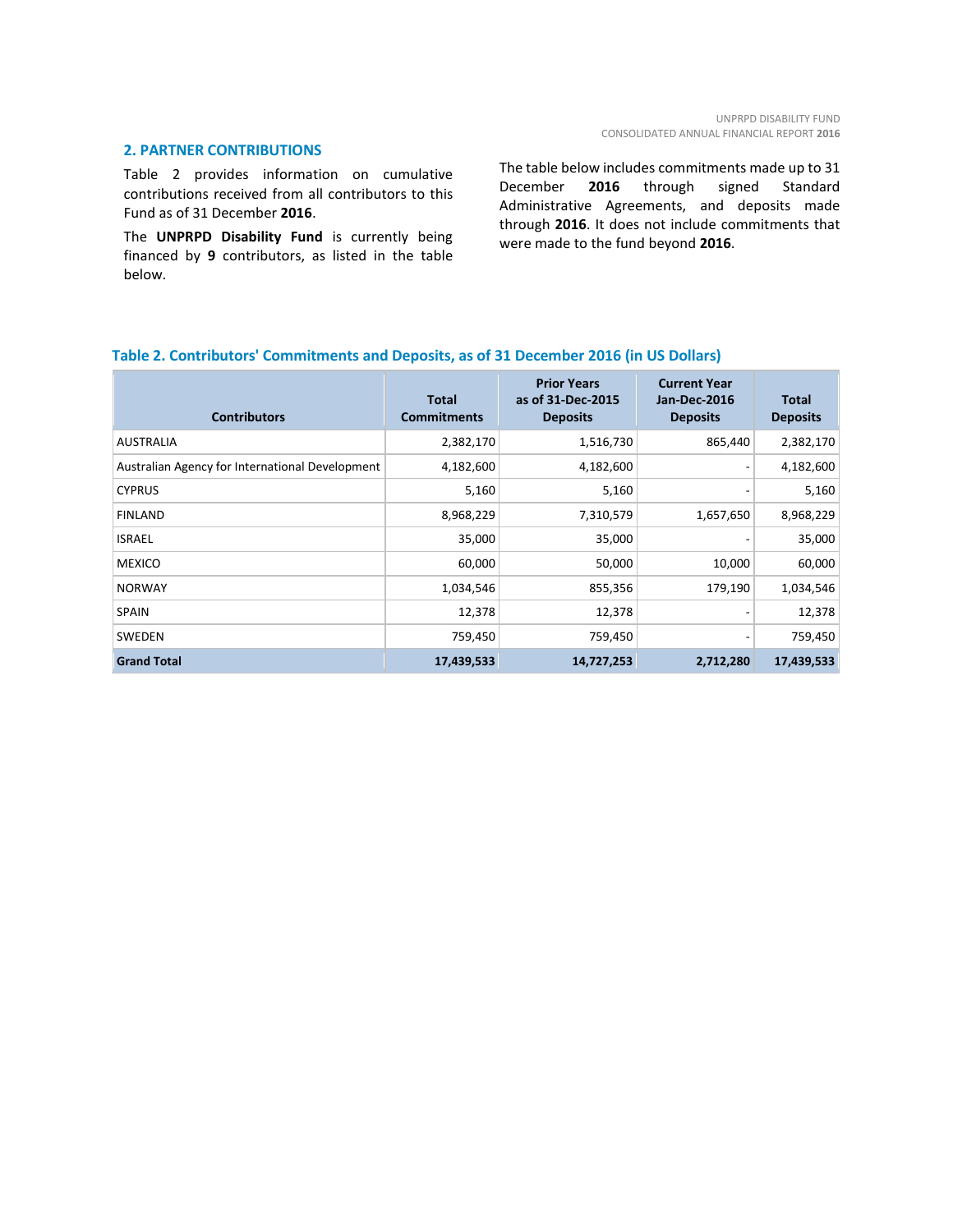

**Figure 1: Deposits by contributor, cumulative as of 31 December 2016**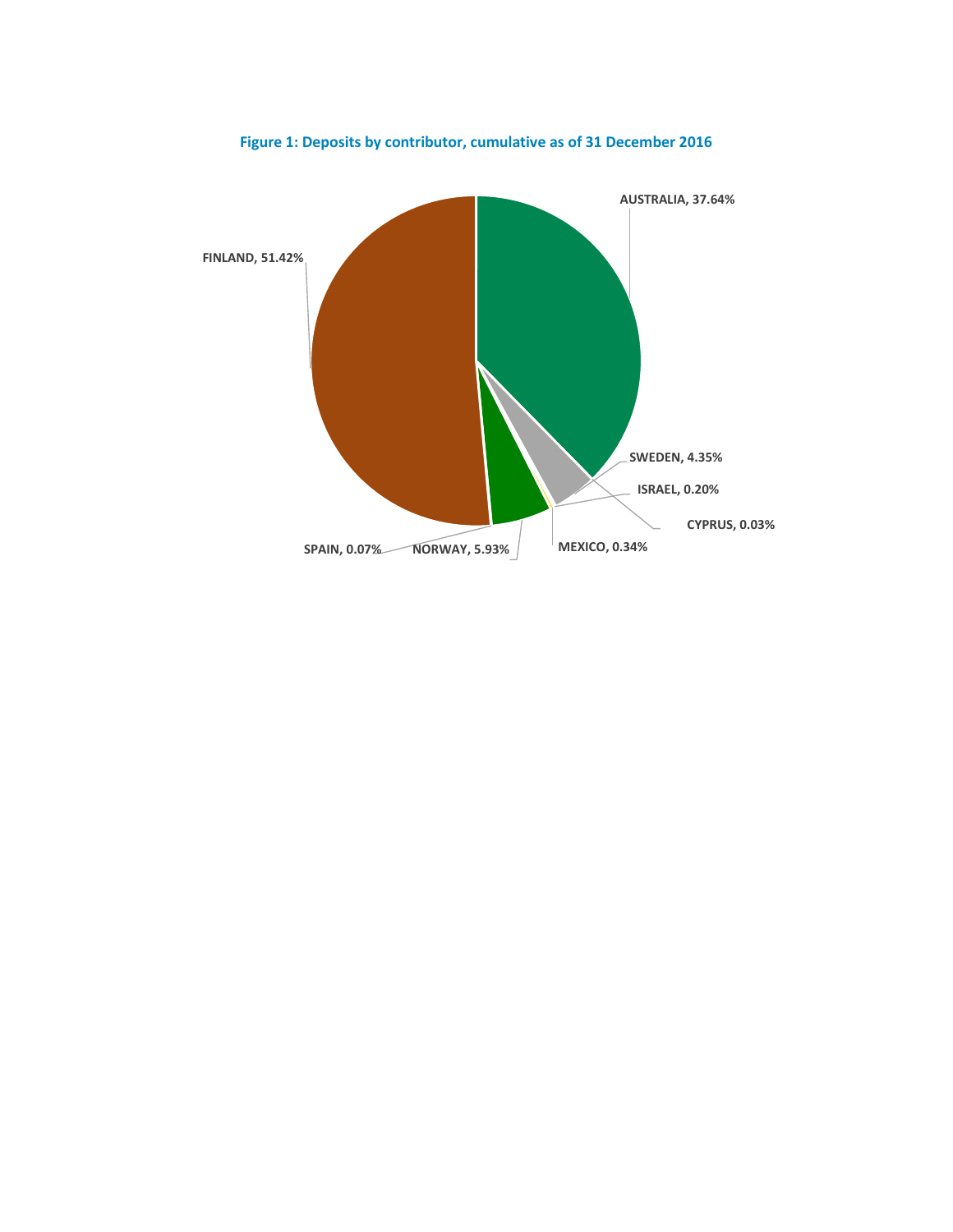#### **3. INTEREST EARNED**

Interest income is earned in two ways: 1) on the balance of funds held by the Administrative Agent (Fund earned interest), and 2) on the balance of funds held by the Participating Organizations (Agency earned interest) where their Financial Regulations and Rules allow return of interest to the AA.

As of 31 December **2016**, Fund earned interest amounts to US\$ **92,230**.

Interest received from Participating Organizations amounts to US\$ **1,058**, bringing the cumulative interest received to US\$ **93,287**.

Details are provided in the table below.

#### **Table 3. Sources of Interest and Investment Income, as of 31 December 2016 (in US Dollars)**

| <b>Interest Earned</b>                     | <b>Prior Years</b><br>as of 31-Dec-2015 | <b>Current Year</b><br>Jan-Dec-2016 | <b>Total</b> |
|--------------------------------------------|-----------------------------------------|-------------------------------------|--------------|
| <b>Administrative Agent</b>                |                                         |                                     |              |
| Fund Earned Interest and Investment Income | 46,302                                  | 45,928                              | 92,230       |
| <b>Total: Fund Earned Interest</b>         | 46,302                                  | 45,928                              | 92,230       |
| <b>Participating Organization</b>          |                                         |                                     |              |
| <b>UNDESA</b>                              | 81                                      |                                     | 81           |
| <b>UNESCO</b>                              | 90                                      | 887                                 | 977          |
| <b>Total: Agency earned interest</b>       | 171                                     | 887                                 | 1,058        |
| <b>Grand Total</b>                         | 46,472                                  | 46,815                              | 93,287       |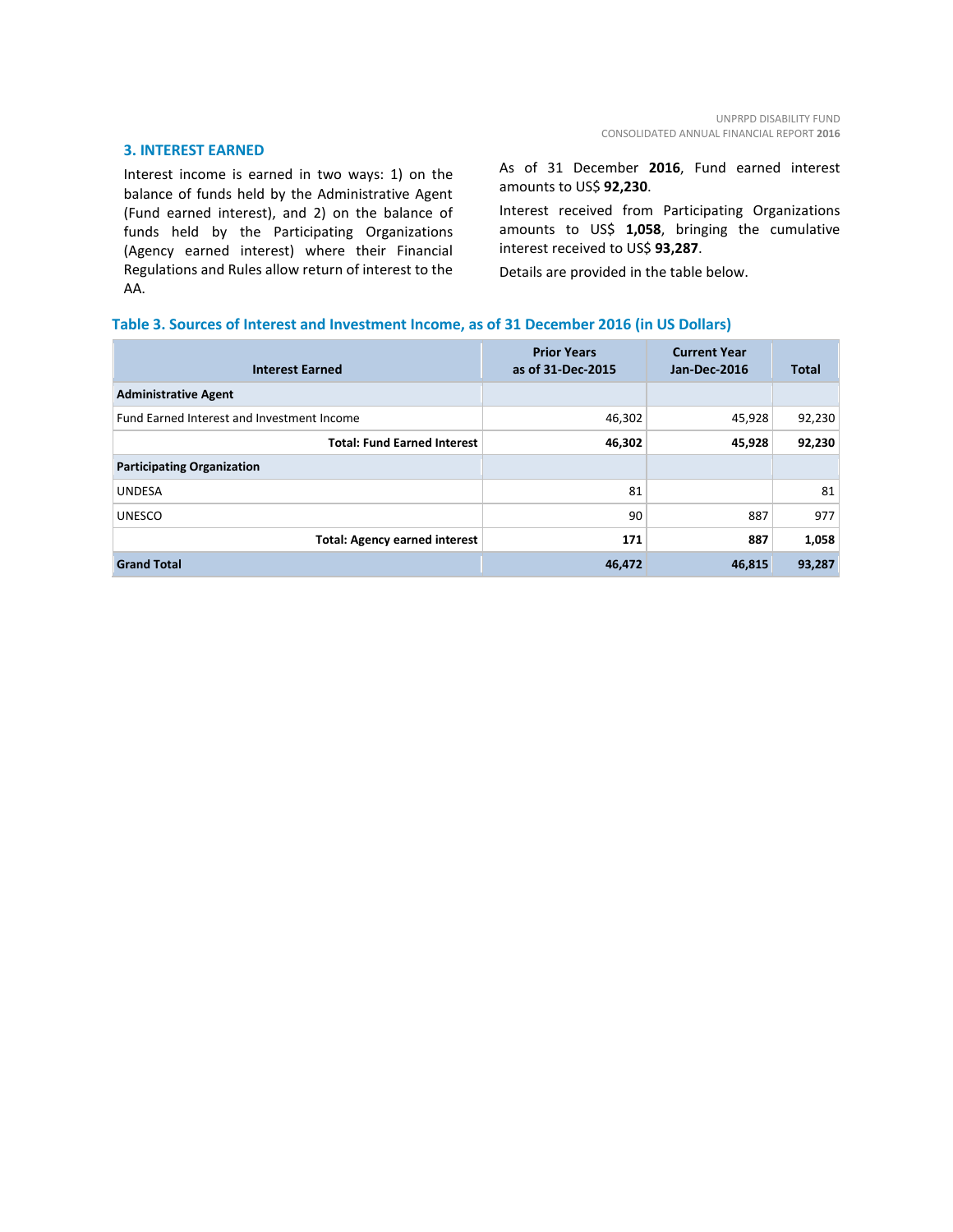#### **4. TRANSFER OF FUNDS**

Allocations to Participating Organizations are approved by the Steering Committee and disbursed by the Administrative Agent. As of 31 December **2016**, the AA has transferred US\$ **9,088,370** to **9** Participating Organizations (see list below).

#### **4.1 TRANSFER BY PARTICIPATING ORGANIZATION**

Table 4 provides additional information on the refunds received by the MPTF Office, and the net funded amount for each of the Participating Organizations.

#### **Table 4. Transfer, Refund, and Net Funded Amount by Participating Organization, as of 31 December 2016 (in US Dollars)**

| Participating      |                  | Prior Years as of 31-Dec-2015 |                   |                  | <b>Current Year Jan-Dec-2016</b> |                   |                  | Total          |                   |
|--------------------|------------------|-------------------------------|-------------------|------------------|----------------------------------|-------------------|------------------|----------------|-------------------|
| Organization       | <b>Transfers</b> | <b>Refunds</b>                | <b>Net Funded</b> | <b>Transfers</b> | <b>Refunds</b>                   | <b>Net Funded</b> | <b>Transfers</b> | <b>Refunds</b> | <b>Net Funded</b> |
| ILO                | 1,332,532        | (921)                         | 1,331,611         | 139,930          | (51, 374)                        | 88,556            | 1,472,462        | (52, 295)      | 1,420,167         |
| <b>OHCHR</b>       | 398,035          |                               | 398,035           | 70,000           |                                  | 70,000            | 468,035          |                | 468,035           |
| PAHO/WHO           | 87,500           |                               | 87,500            |                  |                                  |                   | 87,500           |                | 87,500            |
| <b>UNDESA</b>      | 53,500           | (45, 626)                     | 7,874             |                  |                                  |                   | 53,500           | (45, 626)      | 7,874             |
| <b>UNDP</b>        | 1,885,473        |                               | 1,885,473         | 110,003          |                                  | 110,003           | 1,995,476        |                | 1,995,476         |
| <b>UNESCO</b>      | 598,216          |                               | 598,216           | 78,875           |                                  | 78,875            | 677,091          |                | 677,091           |
| <b>UNFPA</b>       | 70,420           |                               | 70,420            |                  |                                  |                   | 70,420           |                | 70,420            |
| <b>UNICEF</b>      | 2,915,056        |                               | 2,915,056         | 253,899          | (1,689)                          | 252,210           | 3,168,955        | (1,689)        | 3,167,266         |
| <b>WHO</b>         | 949,487          |                               | 949,487           | 145,444          |                                  | 145,444           | 1,094,931        |                | 1,094,931         |
| <b>Grand Total</b> | 8,290,219        | (46, 547)                     | 8,243,671         | 798,151          | (53,063)                         | 745,088           | 9,088,370        | (99, 610)      | 8,988,760         |

#### **Figure 2: Transfers amount by Participating Organization for the period of 1 January to 31 December 2016**

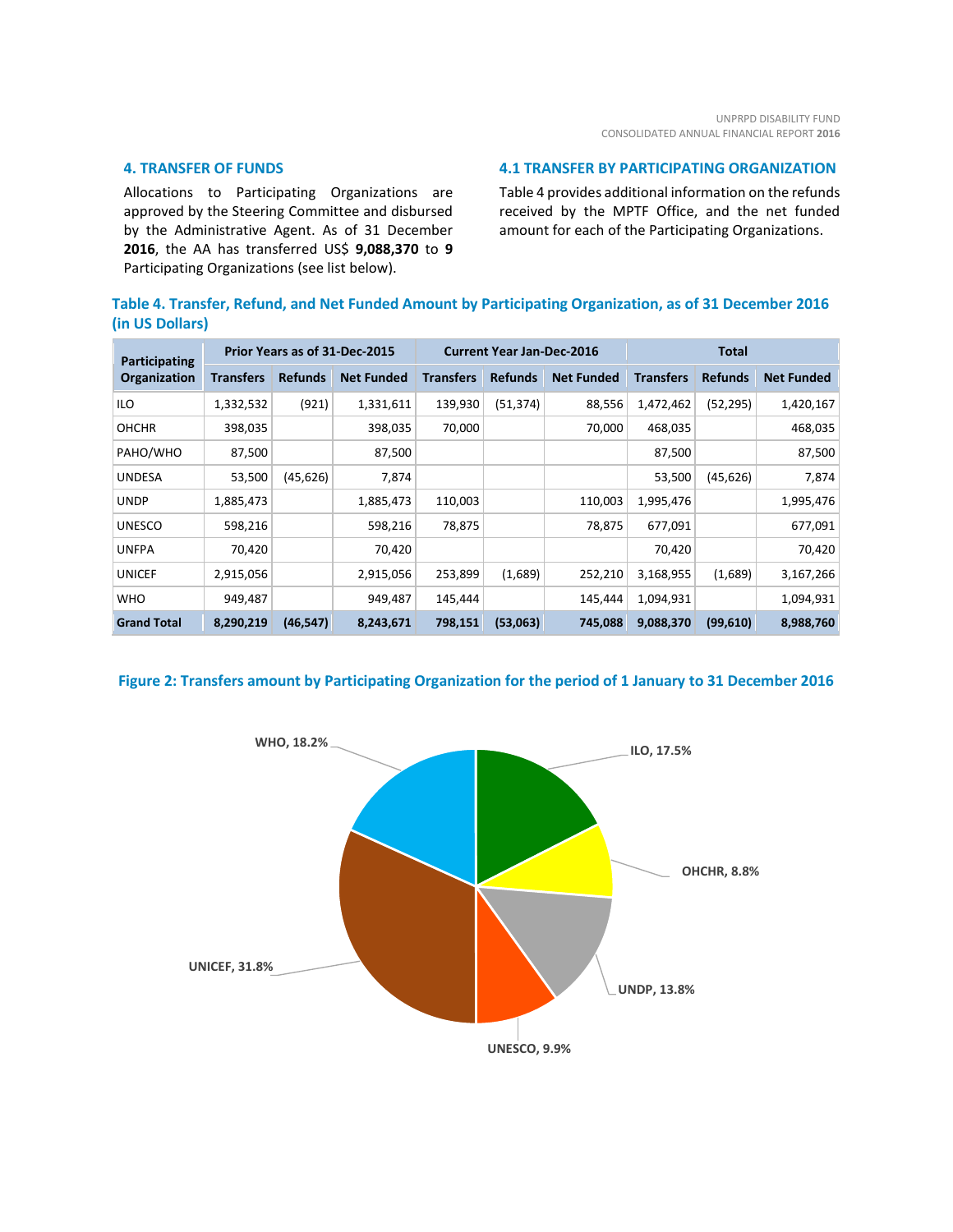UNPRPD DISABILITY FUND CONSOLIDATED ANNUAL FINANCIAL REPORT **2016**

#### **5. EXPENDITURE AND FINANCIAL DELIVERY RATES**

All final expenditures reported for the year **2016** were submitted by the Headquarters of the Participating Organizations. These were consolidated by the MPTF Office.

Project expenditures are incurred and monitored by each Participating Organization, and are reported as per the agreed upon categories for inter-agency harmonized reporting. The reported expenditures were submitted via the MPTF Office's online expenditure reporting tool. The **2016** expenditure data has been posted on the MPTF Office GATEWAY at [http://mptf.undp.org/factsheet/fund/RPD00.](http://mptf.undp.org/factsheet/fund/RPD00)

#### **5.1 EXPENDITURE REPORTED BY PARTICIPATING ORGANIZATION**

In **2016**, US\$ **745,088** was net funded to Participating Organizations, and US\$ **1,988,098** was reported in expenditure.

As shown in table below, the cumulative net funded amount is US\$ **8,988,760** and cumulative expenditures reported by the Participating Organizations amount to US\$ **7,359,483**. This equates to an overall Fund expenditure delivery rate of **82** percent.

The agencies with the three highest delivery rates are: UNDESA, UNFPA and UNICEF.

#### **Table 5.1. Net Funded Amount, Reported Expenditure, and Financial Delivery by Participating Organization, as of 31 December 2016 (in US Dollars)**

|                               |                           |                             | <b>Expenditure</b>                      |                                     |                   |                           |
|-------------------------------|---------------------------|-----------------------------|-----------------------------------------|-------------------------------------|-------------------|---------------------------|
| Participating<br>Organization | Approved<br><b>Amount</b> | <b>Net Funded</b><br>Amount | <b>Prior Years</b><br>as of 31-Dec-2015 | <b>Current Year</b><br>Jan-Dec-2016 | <b>Cumulative</b> | <b>Delivery Rate</b><br>% |
| ILO                           | 1,472,462                 | 1,420,167                   | 852,411                                 | 328,145                             | 1,180,557         | 83.13                     |
| <b>OHCHR</b>                  | 548,334                   | 468,035                     | 354,900                                 | 12,832                              | 367,732           | 78.57                     |
| PAHO/WHO                      | 87,500                    | 87,500                      | 17,083                                  | 35,127                              | 52,211            | 59.67                     |
| <b>UNDESA</b>                 | 30,464                    | 7,874                       | 7,874                                   |                                     | 7,874             | 100.00                    |
| UNDP <sup>1</sup>             | 1,995,476                 | 1,995,476                   | 1,137,416                               | 351,849                             | 1,489,265         | 74.63                     |
| <b>UNESCO</b>                 | 677,091                   | 677,091                     | 317,133                                 | 127,203                             | 444,337           | 65.62                     |
| <b>UNFPA</b>                  | 70,420                    | 70,420                      | 16,003                                  | 52,783                              | 68,785            | 97.68                     |
| <b>UNICEF</b>                 | 3,168,955                 | 3,167,266                   | 2,008,921                               | 807,244                             | 2,816,165         | 88.91                     |
| <b>WHO</b>                    | 1,094,931                 | 1,094,931                   | 659,644                                 | 272,914                             | 932,558           | 85.17                     |
| <b>Grand Total</b>            | 9,145,632                 | 8,988,760                   | 5,371,385                               | 1,988,098                           | 7,359,483         | 81.87                     |

<span id="page-10-0"></span> $<sup>1</sup>$  UNDP expenditures are not reflected for the Costa Rica project and will be shown in future reporting.</sup>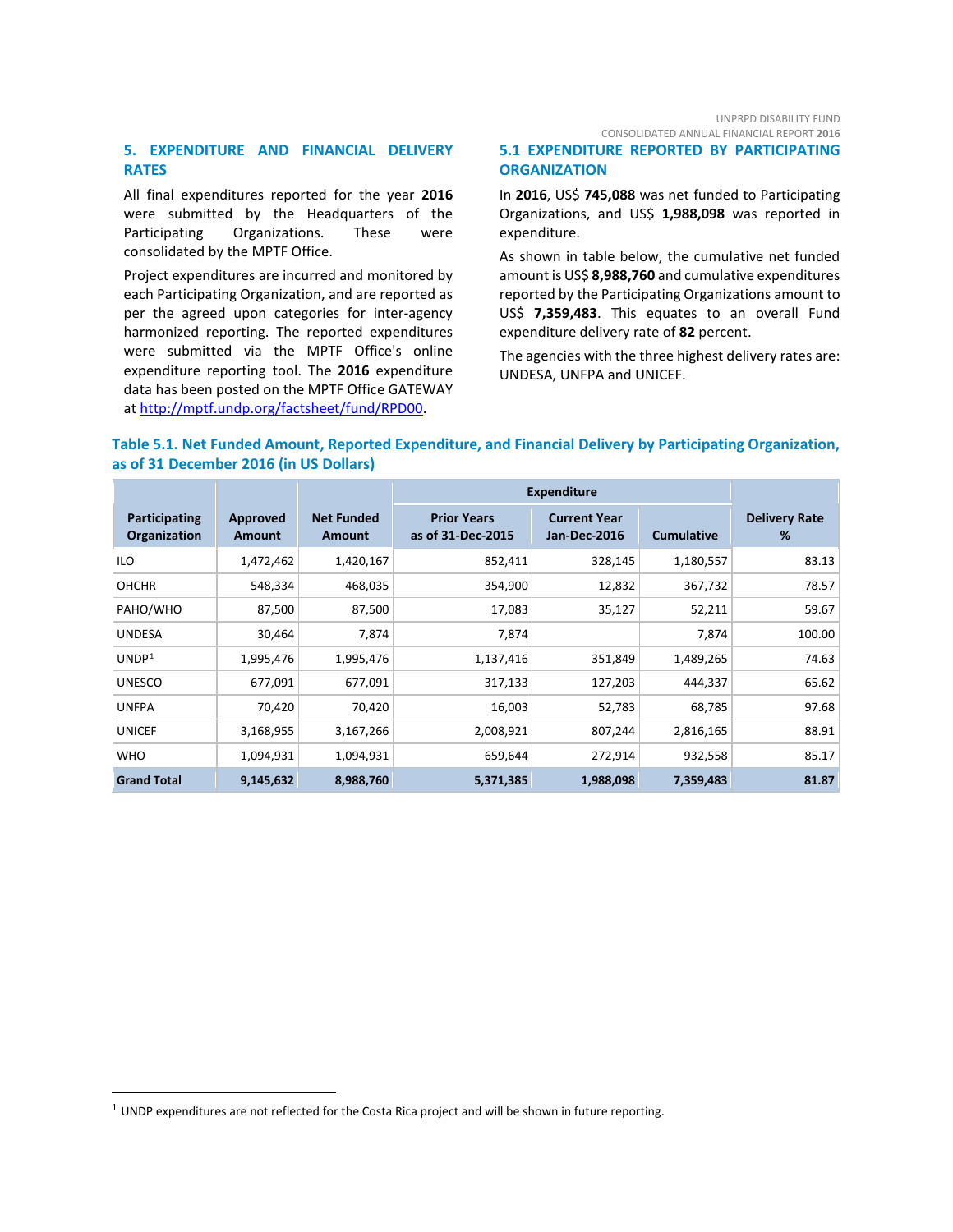#### **5.2 EXPENDITURE BY PROJECT**

Table 5 displays the net funded amounts, expenditures reported and the financial delivery rates by Participating Organization.

### **Table 5.2 Expenditure by Project within Sector, as of 31 December 2016 (in US Dollars)**

|          | Sector / Project No.and Project Title     | Participating<br>Organization | Project<br><b>Status</b> | <b>Total</b><br><b>Approved</b><br><b>Amount</b> | <b>Net</b><br><b>Funded</b><br><b>Amount</b> | <b>Total</b><br><b>Expenditure</b> | <b>Delivery</b><br>Rate<br>% |
|----------|-------------------------------------------|-------------------------------|--------------------------|--------------------------------------------------|----------------------------------------------|------------------------------------|------------------------------|
|          | <b>UNPRPD - Disability Fund</b>           |                               |                          |                                                  |                                              |                                    |                              |
| 00084087 | <b>UNPRPD Mozambique UN</b><br>Partnersh  | <b>UNDP</b>                   | On Going                 | 100,366                                          | 100,366                                      | 100,223                            | 99.86                        |
| 00084087 | <b>UNPRPD Mozambique UN</b><br>Partnersh  | <b>UNICEF</b>                 | On Going                 | 239,680                                          | 239,680                                      | 238,353                            | 99.45                        |
| 00084088 | UNPRPD Costa Rica National pla            | <b>ILO</b>                    | On Going                 | 123,588                                          | 122,667                                      | 122,667                            | 100.00                       |
| 00084088 | UNPRPD Costa Rica National pla            | <b>UNDP</b>                   | On Going                 | 226,412                                          | 226,412                                      |                                    | 0                            |
| 00084090 | UNPRPD Indonesia Promoting the            | <b>ILO</b>                    | On Going                 | 278,747                                          | 274,637                                      | 255,647                            | 93.09                        |
| 00084090 | UNPRPD Indonesia Promoting the            | <b>UNESCO</b>                 | On Going                 | 78,875                                           | 78,875                                       | 45,214                             | 57.32                        |
| 00084090 | UNPRPD Indonesia Promoting the            | <b>WHO</b>                    | On Going                 | 169,852                                          | 169,852                                      | 131,821                            | 77.61                        |
| 00084091 | UNPRPD Moldova Paradigm shift             | OHCHR                         | On Going                 | 138,052                                          | 138,052                                      | 115,305                            | 83.52                        |
| 00084091 | UNPRPD Moldova Paradigm shift             | <b>UNDP</b>                   | On Going                 | 163,111                                          | 163,111                                      | 147,729                            | 90.57                        |
| 00084091 | UNPRPD Moldova Paradigm shift             | <b>UNICEF</b>                 | On Going                 | 104,570                                          | 102,881                                      | 101,585                            | 98.74                        |
| 00084091 | UNPRPD Moldova Paradigm shift             | <b>WHO</b>                    | On Going                 | 144,160                                          | 144,160                                      | 113,155                            | 78.49                        |
| 00084093 | <b>UNPRPD Pacific Island Countrie</b>     | ILO                           | On Going                 | 64,200                                           | 64,200                                       | 64,195                             | 99.99                        |
| 00084093 | <b>UNPRPD Pacific Island Countrie</b>     | <b>UNICEF</b>                 | On Going                 | 243,000                                          | 243,000                                      | 239,574                            | 98.59                        |
| 00084093 | <b>UNPRPD Pacific Island Countrie</b>     | <b>WHO</b>                    | On Going                 | 42,800                                           | 42,800                                       | 42,680                             | 99.72                        |
| 00084094 | UNPRPD Togo Promoting the righ            | OHCHR                         | On Going                 | 39,572                                           | 39,572                                       | 39,572                             | 100.00                       |
| 00084094 | UNPRPD Togo Promoting the righ            | <b>UNICEF</b>                 | On Going                 | 345,504                                          | 345,504                                      | 252,622                            | 73.12                        |
| 00084094 | UNPRPD Togo Promoting the righ            | <b>WHO</b>                    | On Going                 | 163,072                                          | 163,072                                      | 142,850                            | 87.60                        |
| 00084095 | <b>UNPRPD Ukraine Promoting mains</b>     | <b>UNDP</b>                   | On Going                 | 215,800                                          | 215,800                                      | 215,728                            | 99.97                        |
| 00084095 | <b>UNPRPD Ukraine Promoting mains</b>     | <b>UNICEF</b>                 | On Going                 | 58,900                                           | 58,900                                       | 61,144                             | 103.81                       |
| 00084095 | <b>UNPRPD Ukraine Promoting mains</b>     | <b>WHO</b>                    | On Going                 | 58,900                                           | 58,900                                       | 58,888                             | 99.98                        |
| 00085728 | <b>UNPRPD Vietnam Disability Righ</b>     | ILO                           | On Going                 | 150,000                                          | 149,523                                      | 89,523                             | 59.87                        |
| 00085728 | <b>UNPRPD Vietnam Disability Righ</b>     | <b>UNDP</b>                   | On Going                 | 210,000                                          | 210,000                                      | 130,000                            | 61.90                        |
| 00085728 | <b>UNPRPD Vietnam Disability Righ</b>     | UNICEF                        | On Going                 | 190,000                                          | 190,000                                      | 129,980                            | 68.41                        |
| 00085729 | UNPRPD Global Post-2015 develo            | <b>UNDESA</b>                 | On Going                 | 30,464                                           | 7,874                                        | 7,874                              | 100.00                       |
| 00085729 | UNPRPD Global Post-2015 develo            | <b>UNDP</b>                   | On Going                 | 64,200                                           | 64,200                                       |                                    | 0                            |
| 00085729 | UNPRPD Global Post-2015 develo            | <b>UNICEF</b>                 | On Going                 | 160,179                                          | 160,179                                      | 157,930                            | 98.60                        |
| 00085929 | <b>UNPRPD South Africa UNCRPD</b>         | OHCHR                         | On Going                 | 140,170                                          | 140,170                                      | 106,031                            | 75.64                        |
| 00085929 | UNPRPD South Africa UNCRPD                | <b>UNDP</b>                   | On Going                 | 113,420                                          | 113,420                                      | 105,166                            | 92.72                        |
| 00085929 | <b>UNPRPD South Africa UNCRPD</b>         | <b>UNICEF</b>                 | On Going                 | 96,300                                           | 96,300                                       | 97,367                             | 101.11                       |
| 00087521 | UNPRPD Palestine Awareness & M            | ILO                           | On Going                 | 74,900                                           | 74,332                                       | 74,332                             | 100.00                       |
| 00087521 | <b>UNPRPD Palestine Awareness &amp; M</b> | <b>UNDP</b>                   | On Going                 | 48,150                                           | 48,150                                       | 47,923                             | 99.53                        |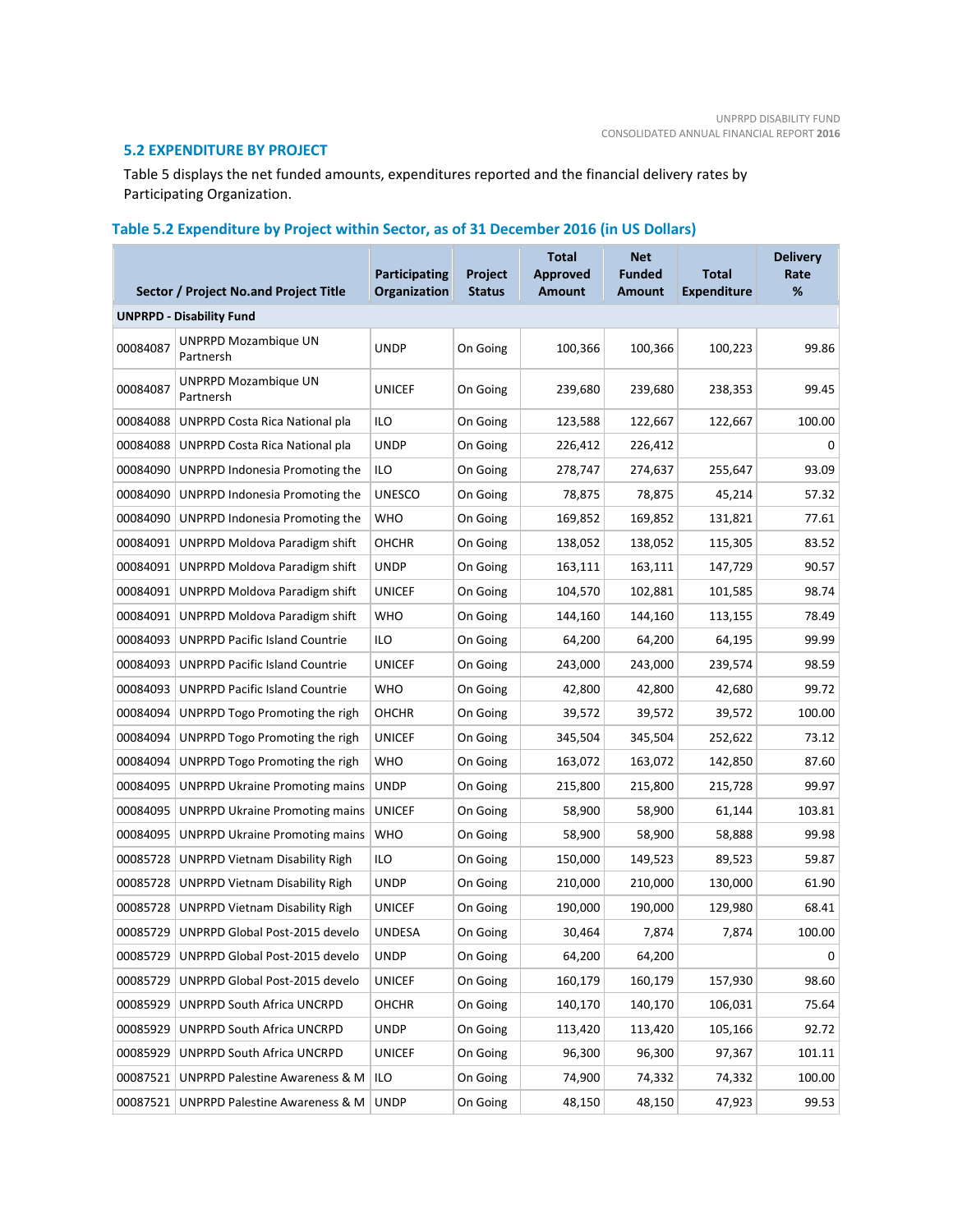|          | 00087521   UNPRPD Palestine Awareness & M | <b>UNICEF</b> | On Going | 135,890   | 135,890   | 135,890   | 100.00 |
|----------|-------------------------------------------|---------------|----------|-----------|-----------|-----------|--------|
| 00087521 | UNPRPD Palestine Awareness & M            | <b>WHO</b>    | On Going | 90,950    | 90,950    | 90,950    | 100.00 |
| 00087795 | <b>UNPRPD New Tunisia</b>                 | ilo           | On Going | 65,000    | 50,891    | 50,891    | 100.00 |
| 00087795 | <b>UNPRPD New Tunisia</b>                 | OHCHR         | On Going | 100,000   | 100,000   | 56,604    | 56.60  |
| 00087795 | <b>UNPRPD New Tunisia</b>                 | <b>UNICEF</b> | On Going | 185,000   | 185,000   | 184,502   | 99.73  |
| 00091319 | UNPRPD Armenia Improving Acces            | <b>UNDP</b>   | On Going | 86,349    | 86,349    | 83,705    | 96.94  |
| 00091319 | <b>UNPRPD Armenia Improving Acces</b>     | <b>UNICEF</b> | On Going | 263,172   | 263,172   | 238,136   | 90.49  |
| 00091320 | <b>UNPRPD China Support to Rights</b>     | ILO           | On Going | 105,966   | 105,966   | 99,725    | 94.11  |
| 00091320 | <b>UNPRPD China Support to Rights</b>     | <b>UNDP</b>   | On Going | 105,966   | 105,966   | 105,966   | 100.00 |
| 00091320 | <b>UNPRPD China Support to Rights</b>     | <b>UNESCO</b> | On Going | 105,966   | 105,966   | 60,450    | 57.05  |
| 00091320 | <b>UNPRPD China Support to Rights</b>     | <b>UNICEF</b> | On Going | 32,100    | 32,100    |           | 0      |
| 00091321 | <b>UNPRPD Egypt Jobs and Skills</b>       | ILO           | On Going | 167,295   | 167,295   | 142,495   | 85.18  |
| 00091321 | <b>UNPRPD Egypt Jobs and Skills</b>       | <b>UNDP</b>   | On Going | 182,702   | 182,702   | 157,242   | 86.06  |
| 00091322 | <b>UNPRPD India Promoting Rights</b>      | <b>UNESCO</b> | On Going | 150,000   | 150,000   | 2,488     | 1.66   |
|          | 00091322   UNPRPD India Promoting Rights  | <b>UNICEF</b> | On Going | 200,000   | 200,000   | 184,282   | 92.14  |
|          | 00091323   UNPRPD Sudan Promoting Access  | <b>UNESCO</b> | On Going | 121,980   | 121,980   | 121,716   | 99.78  |
| 00091323 | <b>UNPRPD Sudan Promoting Access</b>      | <b>UNICEF</b> | On Going | 117,700   | 117,700   | 117,700   | 100.00 |
| 00091323 | <b>UNPRPD Sudan Promoting Access</b>      | <b>WHO</b>    | On Going | 110,000   | 110,000   | 80,999    | 73.64  |
| 00091747 | <b>UNPRPD - Disability Statistics</b>     | ilo           | On Going | 93,090    | 60,979    | 60,979    | 100.00 |
| 00091747 | <b>UNPRPD - Disability Statistics</b>     | <b>UNFPA</b>  | On Going | 21,400    | 21,400    | 21,400    | 100.00 |
| 00091747 | <b>UNPRPD - Disability Statistics</b>     | <b>UNICEF</b> | On Going | 117,700   | 117,700   | 117,567   | 99.89  |
| 00091747 | <b>UNPRPD - Disability Statistics</b>     | <b>WHO</b>    | On Going | 139,100   | 139,100   | 100,972   | 72.59  |
| 00092230 | <b>UNPRPD Uganda Promoting Rights</b>     | <b>UNESCO</b> | On Going | 130,540   | 130,540   | 128,045   | 98.09  |
| 00092230 | UNPRPD Uganda Promoting Rights            | <b>UNICEF</b> | On Going | 219,350   | 219,350   | 205,228   | 93.56  |
|          | 00092231   UNPRPD Bolivia Capacity for in | OHCHR         | On Going | 130,540   | 50,241    | 50,220    | 99.96  |
|          | 00092231   UNPRPD Bolivia Capacity for in | <b>UNESCO</b> | On Going | 89,730    | 89,730    | 86,423    | 96.31  |
| 00092231 | UNPRPD Bolivia Capacity for in            | <b>UNFPA</b>  | On Going | 49,020    | 49,020    | 47,386    | 96.67  |
|          | 00092231 UNPRPD Bolivia Capacity for in   | UNICEF        | On Going | 99,010    | 99,010    | 98,603    | 99.59  |
|          | 00092231 UNPRPD Bolivia Capacity for in   | <b>WHO</b>    | On Going | 61,097    | 61,097    | 55,260    | 90.45  |
| 00092306 | UNPRPD Tajikistan Inclusive Po            | <b>UNDP</b>   | On Going | 90,000    | 90,000    | 89,572    | 99.52  |
| 00092306 | UNPRPD Tajikistan Inclusive Po            | <b>UNICEF</b> | On Going | 145,000   | 145,000   | 59,605    | 41.11  |
| 00092306 | UNPRPD Tajikistan Inclusive Po            | <b>WHO</b>    | On Going | 115,000   | 115,000   | 114,983   | 99.99  |
| 00093449 | Support to ADF - Regional proj            | <b>UNDP</b>   | On Going | 214,000   | 214,000   | 203,538   | 95.11  |
| 00094644 | <b>UNPRPD Mexico</b>                      | PAHO/WHO      | On Going | 87,500    | 87,500    | 52,211    | 59.67  |
| 00094644 | <b>UNPRPD Mexico</b>                      | <b>UNDP</b>   | On Going | 175,000   | 175,000   | 102,472   | 58.56  |
| 00094644 | <b>UNPRPD Mexico</b>                      | <b>UNICEF</b> | On Going | 87,500    | 87,500    | 67,697    | 77.37  |
| 00095517 | UNPRPD R2 Promoting social inc            | ILO           | On Going | 349,676   | 349,676   | 220,103   | 62.94  |
| 00096832 | Enhancing multi-stakeholder di            | <b>UNICEF</b> | On Going | 128,400   | 128,400   | 128,400   | 100.00 |
|          | <b>UNPRPD - Disability Fund: Total</b>    |               |          | 9,145,632 | 8,988,760 | 7,359,483 | 81.87  |

| rand Total |  |
|------------|--|
|------------|--|

**Grand Total 9,145,632 8,988,760 7,359,483 81.87**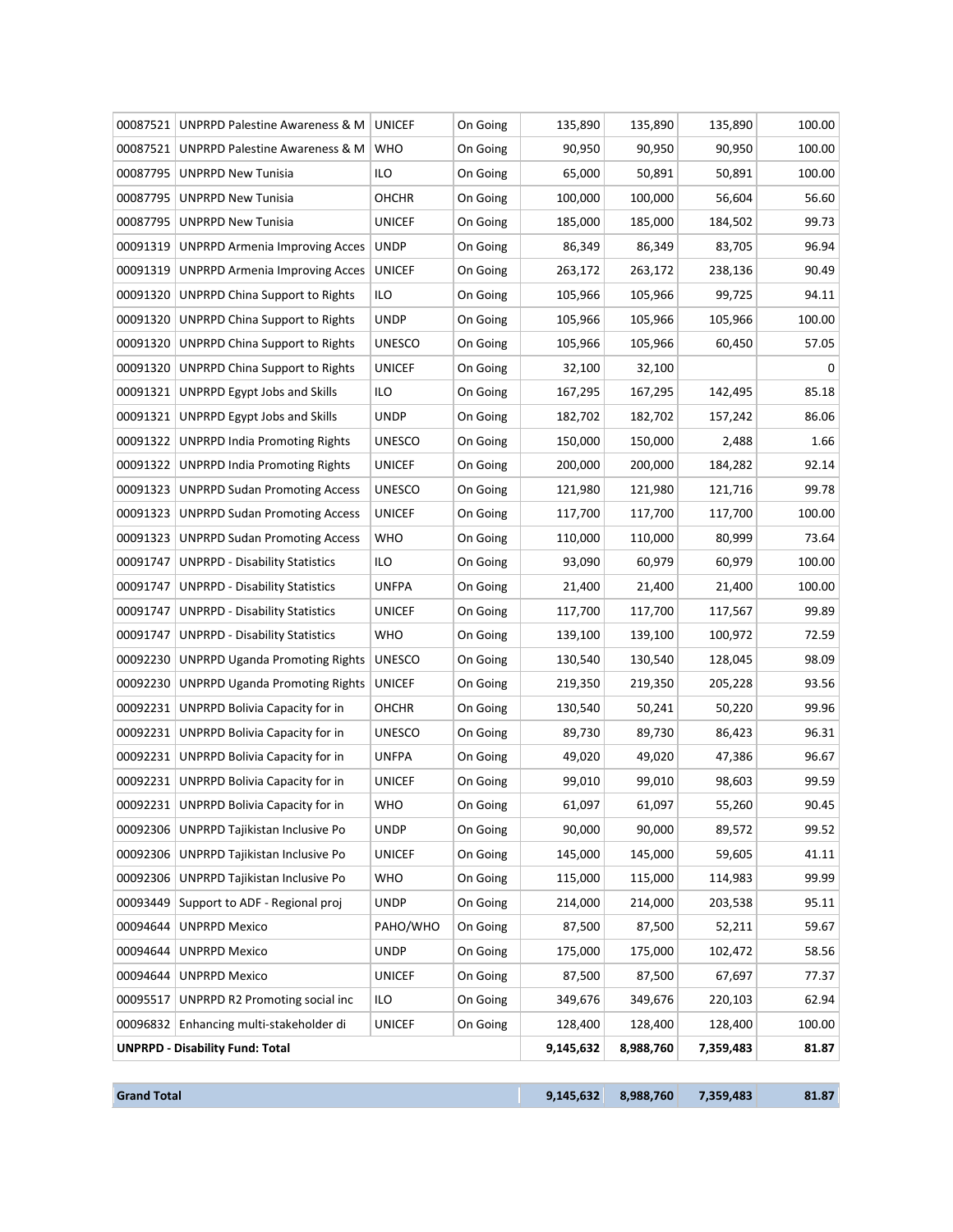#### **5.3 EXPENDITURE REPORTED BY CATEGORY**

Project expenditures are incurred and monitored by each Participating Organization and are reported as per the agreed categories for inter-agency harmonized reporting. In 2006 the UN Development Group (UNDG) established six categories against which UN entities must report inter-agency project expenditures, which were subsequently modified in 2012 by the UN Chief Executive Board (CEB) as a result of IPSAS adoption to comprise eight categories.

Table 5.3 reflects expenditure reported in the UNDG/CEB expense categories.

#### **2012 CEB Expense Categories**

- 1. Staff and personnel costs
- 2. Supplies, commodities and materials
- 3. Equipment, vehicles, furniture and depreciation
- 4. Contractual services
- 5. Travel
- 6. Transfers and grants
- 7. General operating expenses
- 8. Indirect costs

\_\_\_\_\_\_\_\_\_\_\_\_\_\_\_\_\_\_\_\_\_\_

#### **Table 5.3. Expenditure by UNDG Budget Category, as of 31 December 2016 (in US Dollars)**

|                                           | <b>Expenditure</b>                      |                                            |              |                                                     |
|-------------------------------------------|-----------------------------------------|--------------------------------------------|--------------|-----------------------------------------------------|
| Category                                  | <b>Prior Years</b><br>as of 31-Dec-2015 | <b>Current Year</b><br><b>Jan-Dec-2016</b> | <b>Total</b> | <b>Percentage of Total</b><br><b>Programme Cost</b> |
| <b>Staff &amp; Personnel Cost</b>         | 443,902                                 | 289,962                                    | 733,865      | 10.65                                               |
| Suppl, Comm, Materials                    | (86, 198)                               | 119,894                                    | 33,696       | 0.49                                                |
| Equip, Veh, Furn, Depn                    | 62,456                                  | 5,100                                      | 67,556       | 0.98                                                |
| <b>Contractual Services</b>               | 1,949,813                               | 532,583                                    | 2,482,396    | 36.03                                               |
| Travel                                    | 596,370                                 | 185,448                                    | 781,818      | 11.35                                               |
| <b>Transfers and Grants</b>               | 1,414,428                               | 433,902                                    | 1,848,331    | 26.83                                               |
| <b>General Operating</b>                  | 646,183                                 | 295,660                                    | 941,843      | 13.67                                               |
| <b>Programme Costs Total</b>              | 5,026,954                               | 1,862,550                                  | 6,889,504    | 100.00                                              |
| <sup>1</sup> Indirect Support Costs Total | 344,431                                 | 125,548                                    | 469,979      | 6.82                                                |
| <b>Total</b>                              | 5,371,385                               | 1,988,098                                  | 7,359,483    |                                                     |

**<sup>1</sup> Indirect Support Costs** charged by Participating Organization, based on their financial regulations, can be deducted upfront or at a later stage during implementation. The percentage may therefore appear to exceed the 7% agreed-upon for on-going projects. Once projects are financially closed, this number is not to exceed 7%.